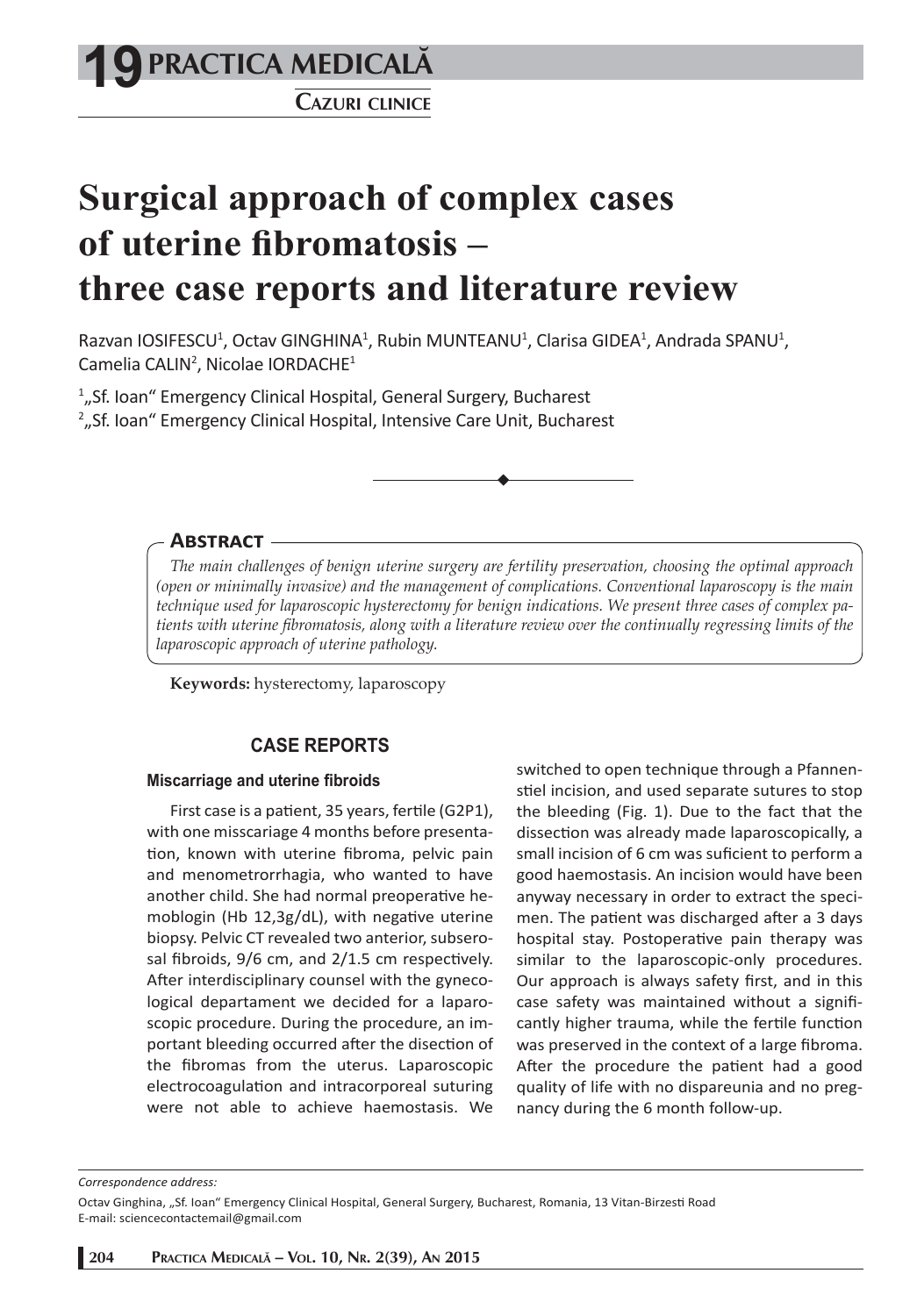

*FIGURE 1. Laparoscopic reinspection after open hemostasis with separate sutures in myomectomy*

# **Hemorrhagic and septic complications after hysterectomy**

Second case is a patient, 47 years, who presented with menometrorrhagia with secondary anemia (Hb  $9 g/dL$ ), with negative uterine biopsy. Pelvic ultrasonography diagnosed a posterior intramural uterine leyomioma of 7/4/6 cm. Laparoscopic hysterectomy was perfomed with no technical difficulties in 45 minutes. Culdotomy was made with the 10 mm bipolar electrocoagulation device (LigaSure). Colporaphy was approached transvaginally, and at the laparoscopic reinspection a bleeding from the vaginal stump was observed. Repeated electrocoagulation was initially efficient with the LigaSure device. After detubation, 300 mL fresh blood was observed in the drains, and immediate reintervention was decided. Due to the fact that laparoscopy was no longer available, a Pfannenstiel incision was performed and haemostasis was achieved with intracorporeal suturing of the vaginal stump source. The patient was discharged after a 3 days hospital stay, in a good condition. In the seventh postoperative day the patient presented for fever, shivers and pelvic pain. The vaginal exam revealed the presence of a small amount of brown, fetid secretion, with vaginal cuff dehiscence. She was readmitted and laboratory findings were significant for leucocytosis (WBC 11,2). Pelvic ultrasonography evidenced a small pelvic collection. Reintervention through a median incision found vaginal stump necrosis and partial dehiscence, and methilene blue test for recto-vaginal fistula was negative. The necrotic part of the vagina was resected, and culdoraphy was performed trans-

vaginally in healthy tissue, due to local inflamation. Drains were purulent and decreased in five days while a surgical site infection was controlled conservatively. Pelvic pain persist without modified laboratory findings and requiered NSAIDs for seven days, although pelvic CT revealed the absence of any lesion. Excessive electrocoagulation and low dissection of the vagina can damage the vaginal circulation and cause stump necrosis.

# **Morbidities associated with uterine leiomyoma**

The third patient was a post-menopausal woman with recurrent metrorrhagia, secondary anemia (Hb 8.9  $g/dl$ ), with negative uterine biopsy, with alcoholic cirrhosis (Child A MELD 9) and morbid obesity. At her first admission, pelvi-abdominal CT revealed a large polyfibroid uterus (25/18 cm), along with portal hypertension, splenomegalia and macronodular liver. She also presented severe superficial thromboflebitis. Anticoagulation medication, along with NSAIDs and supportive management (extremity elevation, cool compresses and class II compression stockings) was initiated. Surgery was postponed until complete resolution of the thromboflebitis.

After a month, the patient presented for acute uterine bleeding (Hb 7.8 g/dl). Emergency total histerectomy with bilateral anexectomy was performed, initiated laparoscopically but converted due to large uterine varicose veins (Fig. 2). After conversion, the procedure was uneventful. In the first postoperative day, the patient had serous drains with 1,000 mL and leukocytosis (WBC 28.000/mmc), and intravenous ureterography revealed grade II hydronephrosis, without contrast leakage. Ureteroscopy found no ureteral lesion, but right J-J catheter was inserted for a possible extrinsec compression. Liver support with diuretics, sodium restriction and albumin limited the ascitis, with the extraction of the drains after 16 days. Pathology showed an unexpected Krukenberg tumor on the left ovary, macroscopically normal, and polyfibromatous uterus. Upper endoscopy was oncologically insignificant, and found esophageal varicose veins grade II and portal gastropathy. At the same time, colonoscopy visualized an ulcerative caecal tumor, without stenosis. The patient was discussed in our tumor board meeting and surgical first approach was decided. Right hemicolectomy with ileo-transverse-anastomosis was performed. Despite the intensive pre- and postoperative care and sup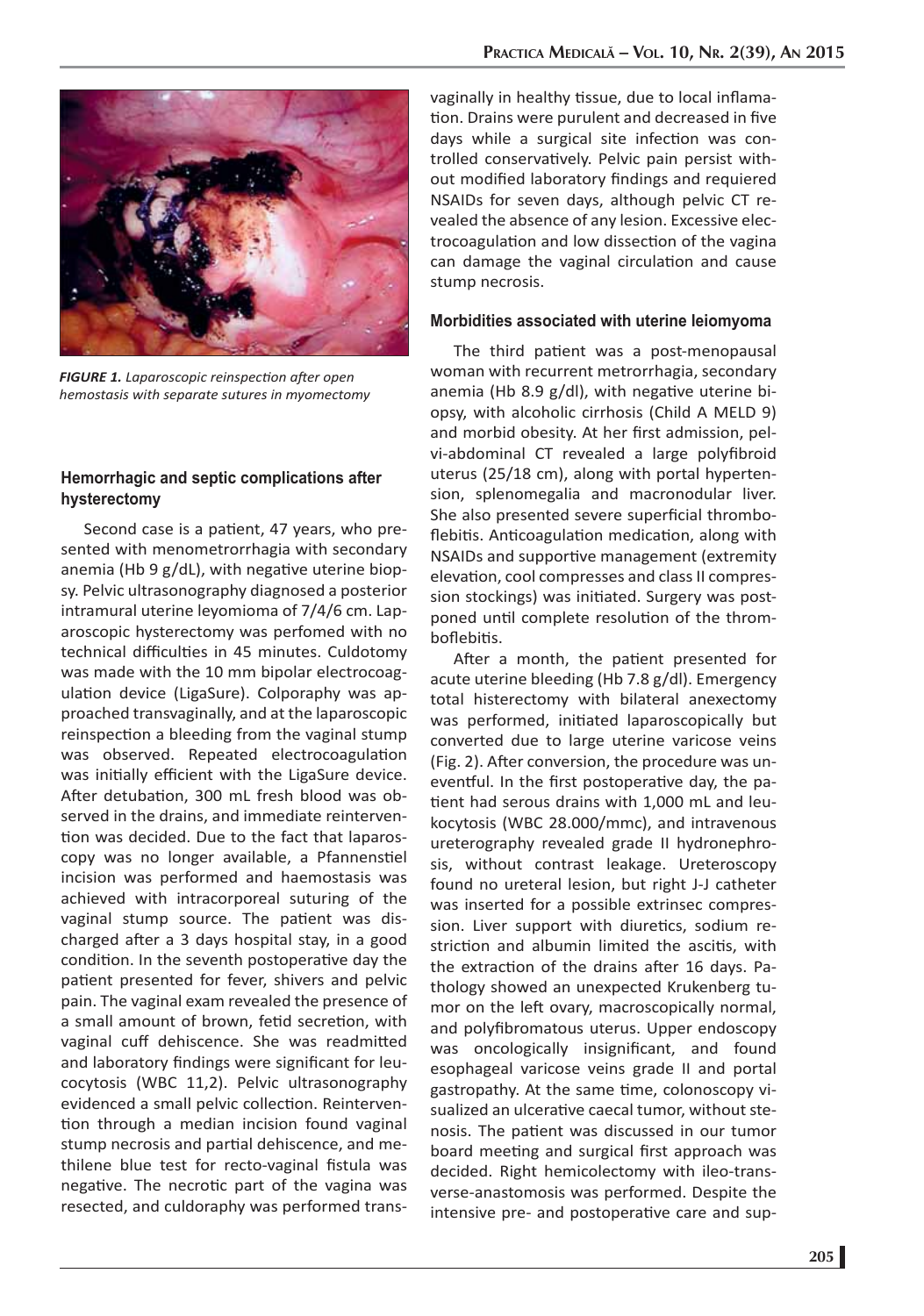portive measures, the patient developed liver failure from the first postoperative day with hepato-renal syndrome, with ascitis, hemodynamic complications due to low sistemic vascular resistance, modified coagulation parameter (INR 2.61). In the 4th postoperative day, anastomotic leakage with local peritonitis also occurred. Ileostomy and intensive support proved insufficient to treat MODS, and the patient died the first day after ileostomy.

# **DISCUSSIONS**

#### **Fibroids and sterility / miscarriage**

Fibroids are the most common benign tumours of the female genital tract and are associated with numerous clinical problems, including a possible negative impact on fertility. The reported incidence of fibroids in pregnancy ranges from 0.1-10.7% of all pregnancies (1,2). Women who had a miscarriage experienced less fibroid regression (3), so the discovery of a uterine myoma needs to consider the responsibility of myomas in infertility, but also its impact on a future pregnancy. Fibroids represent one of the most frequent indications for major surgery in premenopausal women and as such, they constitute a major public health cost (4).

In women requesting preservation of fertility, fibroids can be surgically removed (myomectomy) by laparotomy, laparoscopically or hysteroscopically depending on the size, site and type of fibroid (5). Submucous myoma should be treated by a hysteroscopic approach. Intramural and subserous myomas in women who opt for nonsurgical treatment could be treated with uterine artery embolization (UAE), high-intensity focused ultrasound (HIFU), or medical treatment. All interventions aside from hysterectomy provide temporary relief, although myomectomy, UAE, and HIFU provides more durable symptom relief relative to current medical management. Patients wishing to preserve their fertility and presenting with subserous leyomioma are best treated by myomectomy, which can be done by laparoscopy (6).

Myomectomy is however a procedure that is not without risk and can result in serious complications. It is therefore essential to determine whether such a procedure can result in an improvement in fertility and, if so, to then determine the ideal surgical approach. Informed consent must include a clear explanation of the possibility of conversion and even total hysterectomy. As previous presented in our case, even



**FIGURE 2.** Large polyfibroid uterus with varicose veins

in case of conversion after laparoscopic dissection a smooth postoperative course was observed.

### **Laparoscopic myomectomy**

Few data address the optimal criteria for a successful laparoscopic myomectomy, and the ability to successfully perform a laparoscopic myomectomy also depends in large part on surgical expertise. The largest study was a prospective multicenter study of 2050 women undergoing laparoscopic myomectomy (7). Leiomyoma characteristics that were significantly associated with major complications (eg, bleeding requiring blood transfusion, visceral injury, procedural failure) included: size of myoma >5 cm; >3 myomas removed; and intraligamentous location; intramural myomas were significantly associated with an increase in minor, but not major, complications (eg, fever, uterine manipulator injuries).

Laparoscopic myomectomy is a procedure associated with less subjectively reported postoperative pain, lower postoperative fever and shorter hospital stay compared with all types of open myomectomy. No evidence suggested a difference in recurrence risk between laparoscopic and open myomectomy. More studies are needed to assess rates of uterine rupture, occurrence of thromboembolism, need for repeat myomectomy and hysterectomy at a later stage (8).

Myomas are also associated with an increased rate of obstetric complications, as adhesions are the main complication of myomectomy. Pregnancy rate in cases of myomectomy by laparotomy and laparoscopy is similar (9). Regarding the surgical approach to myomecto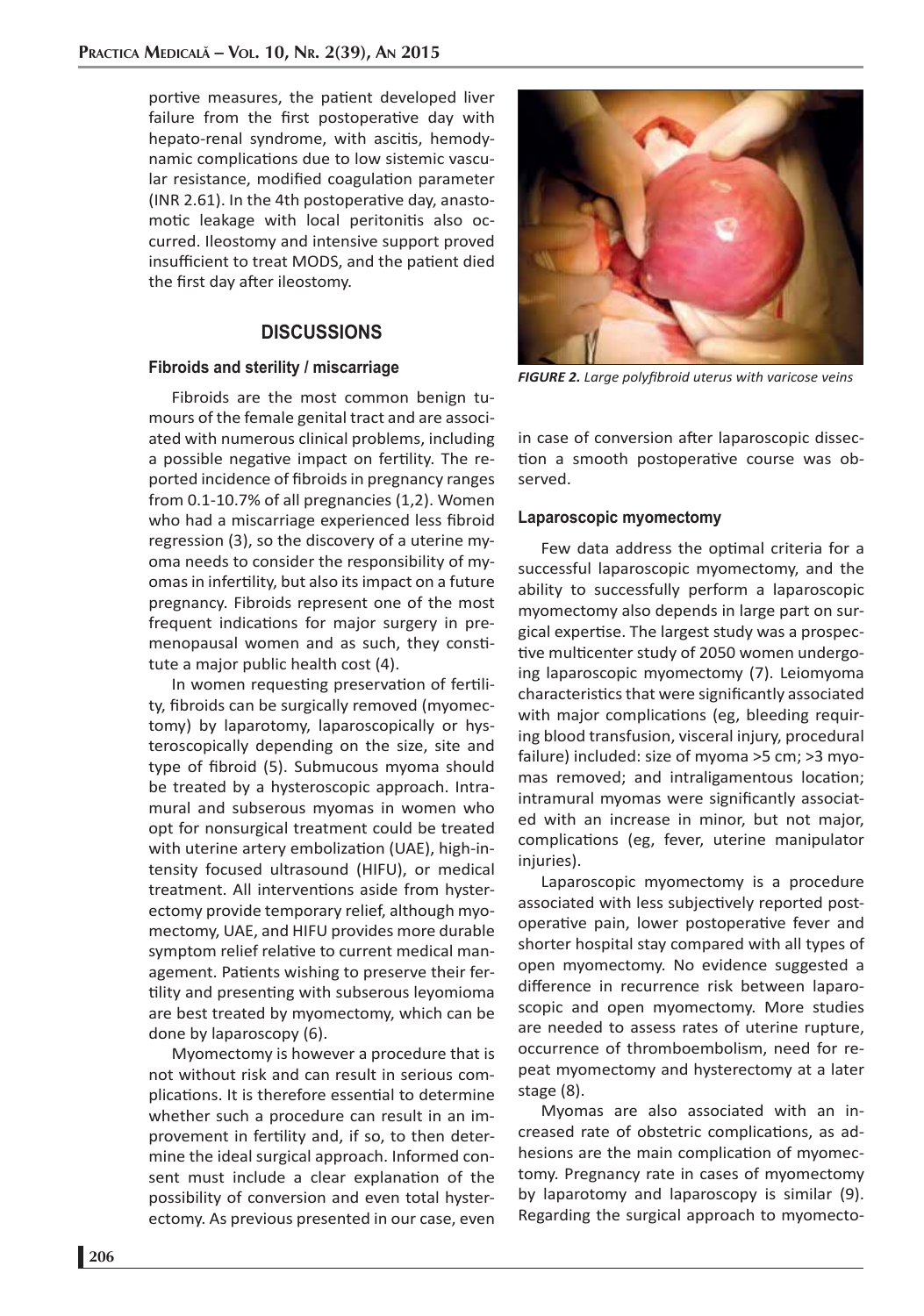my, current evidence from two randomised controlled trials suggests there is no significant difference between the laparoscopic and open approach regarding fertility performance. This evidence needs to be viewed with caution due to the small number of studies (5). Postoperative pain is subjectively reported as lower in laparoscopic myomecyomies in comparison to open procedures (8).

#### **Pfannenstiel incision – the handy approach**

We used Pfannenstiel incisions for intact specimen extraction, but also for haemostatic reintervention after a laparoscopic approach of the uterus. At the same time, specimen extraction through a Pfannenstiel incision has better outcome than expanded port site incisions. Pfannenstiel incision has less morbidity, pain score, and hospital stay, although both incisions are associated with high operative satisfaction, good cosmesis, and a low rate of wound complications (10). The rate of incisional hernia after a Pfannenstiel incision is the lowest when compared to minilaparotomy and standard laparotomy and should be the incision of choice for hand assistance and specimen extraction in minimally invasive procedures wherever applicable (11).

#### **Complications in laparoscopic hysterectomies**

In our department we try to perform laparoscopic hysterectomies as often as possible. The technological development, but essentially the experience gained by surgeons are the key factors in accepting and promulgating the technique (12).

The potential complications of laparoscopic hysterectomy and their management are generally the same as those for abdominal hysterectomy, in addition to those of laparoscopy. Data from large studies of laparoscopic hysterectomy report the following rates of complications: conversion to laparotomy (2.7 to 3.9%), hemorrhage (2 to 5.1%), urinary tract injury (1.2 to 3%), vaginal cuff dehiscence (1 to 2%), bowel injury (0.2 to 0.4%) (13-16).

Secondary hemorrhage is rare but may occur more often after total laparoscopic hysterectomy than after other hysterectomy approaches. Whether it is related to the application of thermal energy to tissues, which causes more tissue necrosis and devascularization than sharp culdotomy in abdominal and vaginal hysterectomies, is not clear. A large uterus size, excessive

use of an energy source for the uterine artery and for culdotomy may play a role (17).

Vaginal cuff necrosis without hemorrhage is another independent consequence of excessive electrocoagulation and it can be clinically confused with recto-vaginal fistula. Vaginal cuff dehiscence is an uncommon complication, but the incidence is highest following a laparoscopic procedure. As an example, a retrospective study of over 12,000 hysterectomies reported the following rates of vaginal cuff dehiscence: abdominal (0.38%), vaginal (0.11%), and laparoscopic (0.75%) (18).

Evaluation of postoperative complications might be better assesed using Clavien-Dindo classification and we suggest introduction of CD classification for comparability of uterine procedures. So far, in this area it was only used for the evaluation of pelvic prolapse surgery (19). In this paper we present three cases where all five Clavien classes of complications occurred.

# Associated morbidities in fibroids and first **lesion mirage**

Association of comorbidities such as morbid obesity, macronodular cirrhosis with portal hypertension are negative prognostic factors for the hysterectomy outcome. Menstrual disorders and menorrhagia in menopausal women might be a consequence of high concentration of oestrogens due to cirrhosis, as the main indication for hysterectomy among patients with cirrhosis is menorrhagia (20,21).

Emergency hysterectomy can mask other pathologies, such as malignancies, encountered in the third presented case. Without doubting the first lesion mirage, we wouldn't follow another clinical course in the forementioned patients.

## **CONCLUSIONS**

Laparoscopic hysterectomy is nowdays a standardized procedure. However, indications and perioperative morbidities still have disputable areas.

In a center with high load of laparoscopic pelvic procedures, in all three cases the intraoperative and postoperative complications were unexpected and really challenging for experienced surgeons. Team work and interdisciplinary communication, as well as safety first approach, were the key factors for successful management of our patients. However, against all odds, there are situations when the experience, caution and intensive care are simply not enough for a positive outcome.